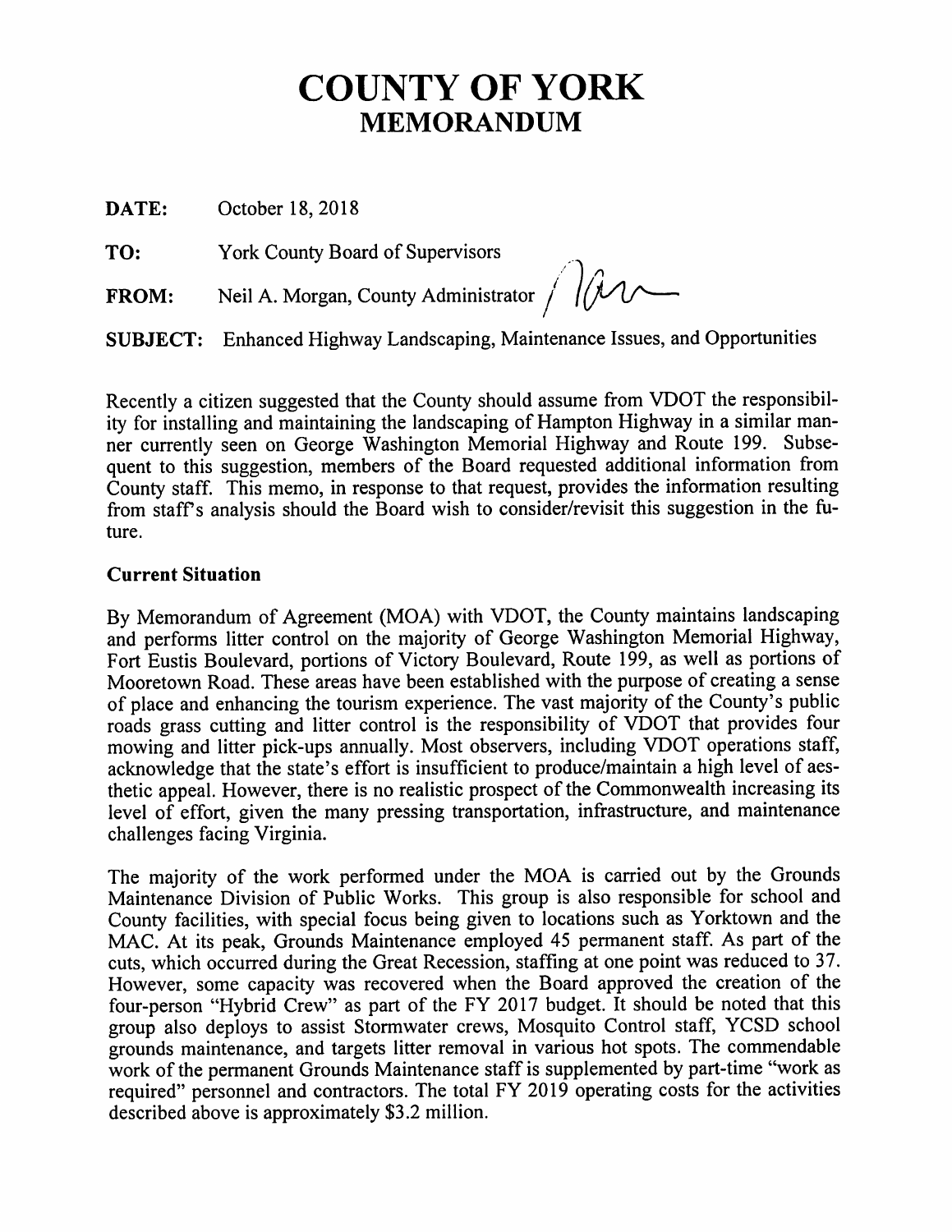**York County Board of Supervisors** October 18, 2018 Page 2

#### **Analysis**

Should the County decide to expand its responsibilities to include enhancement/maintenance of additional thoroughfares, Hampton Highway would definitely be an excellent choice given its high volume of traffic and function as a gateway. Its wide median also offers opportunities for landscaping, particularly at key intersections. Any plan to increase County resources for this purpose should also include consideration of other challenges that are not currently being addressed. Examples of other challenges and existing priorities include additional litter control along Mooretown Road, Old Williamsburg Road, Big Bethel Road, and Denbigh Boulevard, Additional important, unaddressed projects include improving the small remaining portion of Route 17 near the Coleman Bridge that the County does not currently maintain; enhancing the entrances to Williamsburg such as By-Pass Road; and maintaining the sidewalks which will be installed in the near future. (These projects which are funded by revenue sharing grants, proffers, and other initiatives will deteriorate if we solely rely on the VDOT approach to grass cutting).

## **Options**

## New Hybrid Crew

A second hybrid crew would be the most systematic way to absorb Hampton Highway into our VDOT MOA, as well as achieving most of the other road landscaping and litter control projects described above. To put this in perspective, this additional crew would bring our Grounds Maintenance staffing to within four full-time equivalents (FTE's) of the staffing level prior to the 2009 Great Recession. In addition to one-time investments in intersection landscaping, the ongoing operating cost of an additional hybrid crew would be approximately \$180,000. Selecting this option would have the advantage of strengthening our general Stormwater and Mosquito Control capability during extreme weather situations.

#### **Supplemental Contract Services**

Another option by which Hampton Highway may be upgraded is to contract out the initial landscape beautification effort, as well as the ongoing maintenance. An initial estimate for this option is \$100,000 annually. Of course, it would also be possible to contract out some of the other needs identified in the report. The cost of this approach is highly speculative and depends on the extent of new landscaping and the economic climate at the time of competitive bidding.

#### Discussion and Recommendation

A decision to invest additional resources in thoroughfare maintenance is a policy question that should be decided by the Board of Supervisors. It is certainly consistent with our Strategic Priorities of Customer Service and the Quality of Life aspect of Economic De-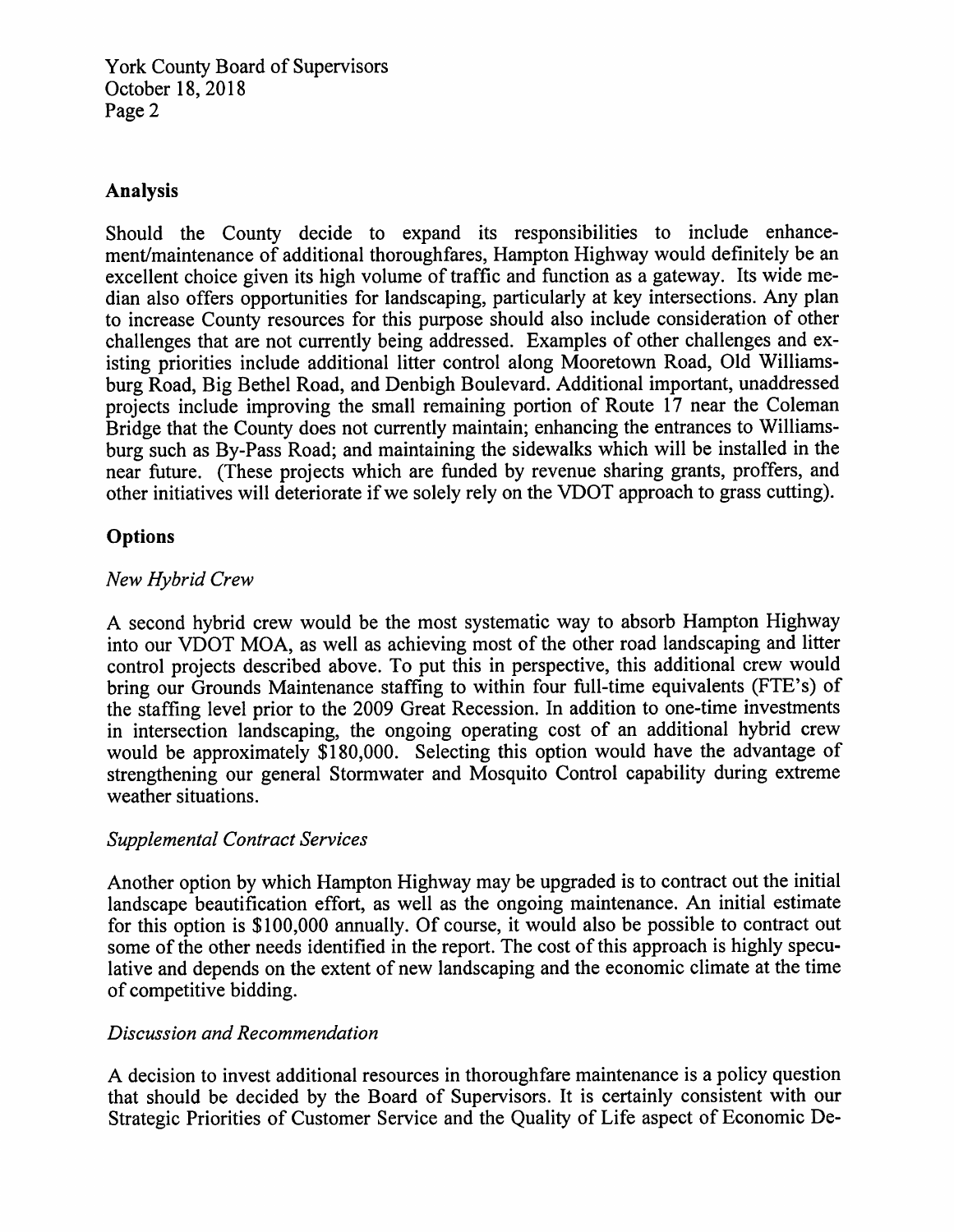York County Board of Supervisors October 18, 2018 Page 3

velopment. My preference, if this is something the Board wishes to pursue, is to create a new Hybrid Crew. In many ways, this would reflect a restoration of the level of effort that the County once provided. This option would also maximize our flexibility because the additional personnel could be directed to critical needs like storm water, school grounds, emergency preparations, and special projects.

An incremental option might be to upgrade one or two intersections along Hampton Highway using a contractor at a lesser cost than a new Hybrid Crew. At some point in the future, the work could be absorbed when the County can afford to restore Grounds Maintenance staffing levels.

These options, of course, would need to be weighed during budget deliberations against our well established priorities of robust school funding, public safety enhancements, facilities investments through our CIP, and compensation increases in an increasingly challenging labor market. My suggestion is that we develop a more precise proposal during the next few months as the staff and I work on the recommended FY 20 operating budget. If we conclude that increasing thoroughfare landscaping and aesthetic maintenance is at all financially feasible, we can engage the Board in a budget-related work session on this topic. Please let me know if you require additional information at this time.

NAM:MLB